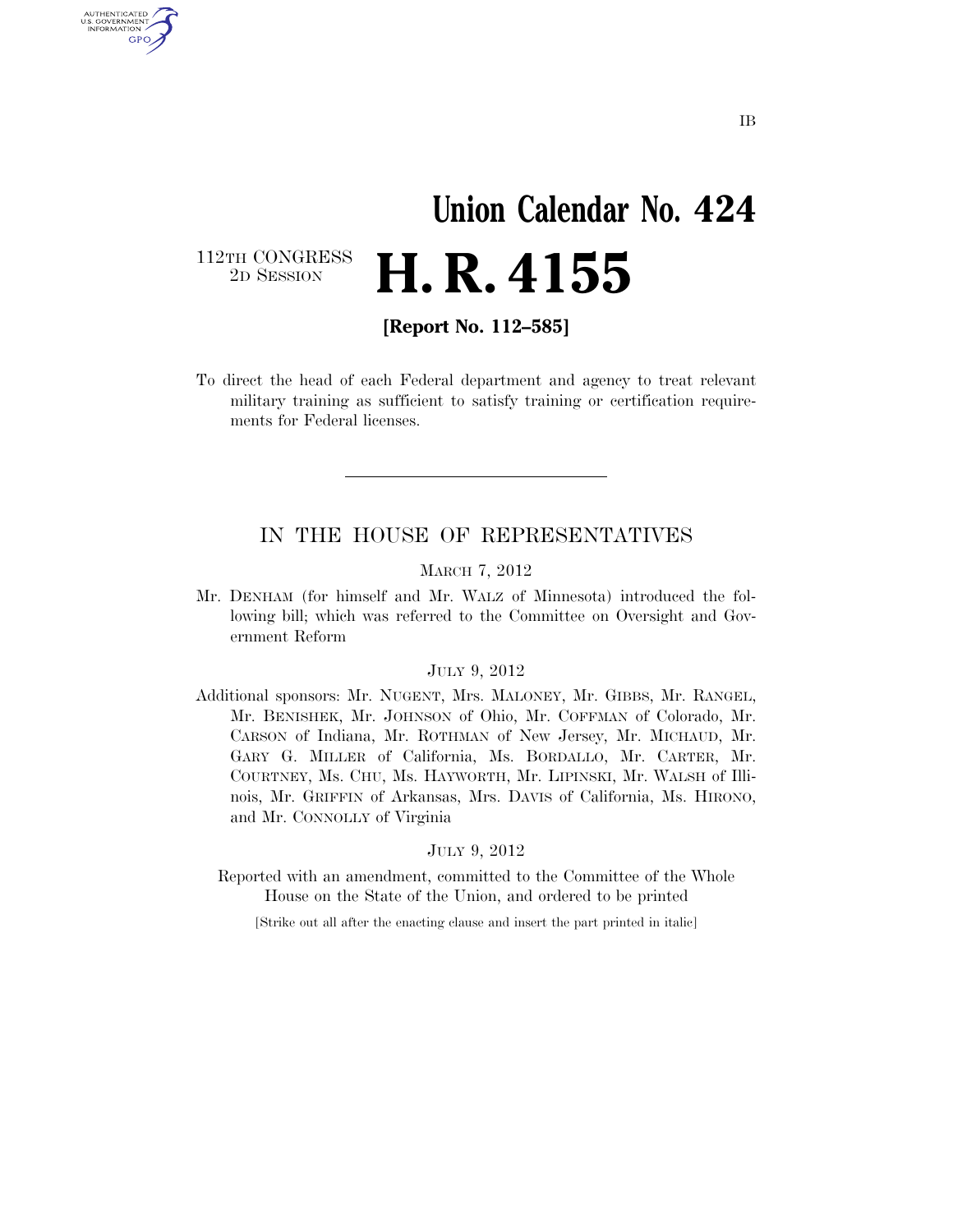## **A BILL**

To direct the head of each Federal department and agency to treat relevant military training as sufficient to satisfy training or certification requirements for Federal licenses.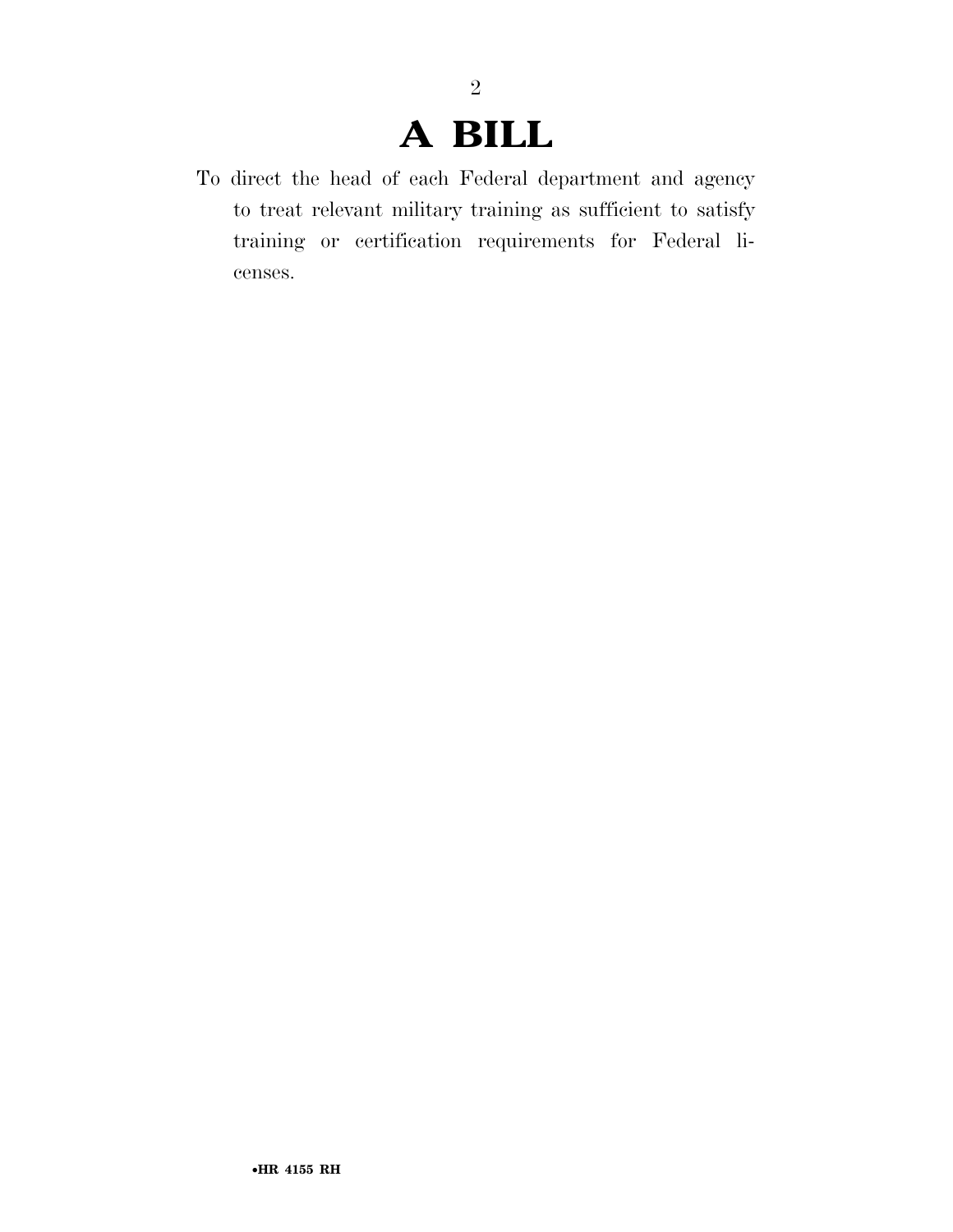*Be it enacted by the Senate and House of Representa- tives of the United States of America in Congress assembled,*  **SECTION 1. SHORT TITLE.**  This Act may be cited as the ''Veteran Skills to Jobs  $5 \text{Aet}$  **SEC. 2. TREATMENT OF RELEVANT MILITARY TRAINING AS SUFFICIENT TO SATISFY TRAINING OR CER- TIFICATION REQUIREMENTS FOR FEDERAL LICENSES.**  The head of each Federal department or agency shall

 ensure that an applicant for any Federal license who has received relevant training while serving as a member of the Armed Forces, as determined by such head, is deemed to satisfy any training or certification requirements for the license unless the training received by such applicant is found to be substantially different from the training or certification requirements for the license.

#### *SECTION 1. SHORT TITLE.*

 *This Act may be cited as the ''Veteran Skills to Jobs Act''.* 

### *SEC. 2. CONSIDERATION OF RELEVANT MILITARY TRAINING FOR ISSUANCE OF A FEDERAL LICENSE.*

 *(a) IN GENERAL.—The head of each Federal licensing authority shall consider and may accept, in the case of any individual applying for a license, any relevant training re-*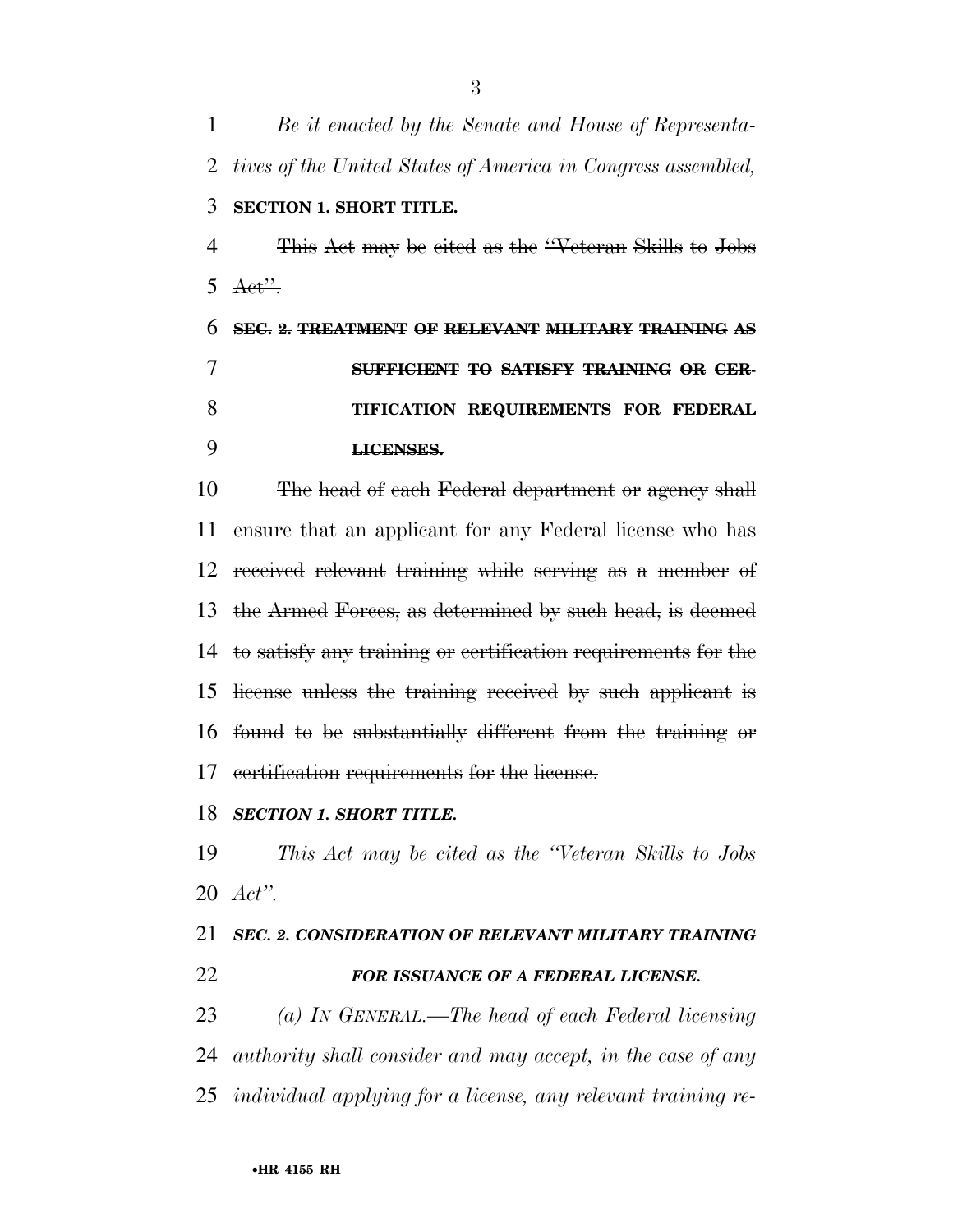| $\mathbf{1}$   | ceived by such individual while serving as a member of the   |
|----------------|--------------------------------------------------------------|
| $\overline{2}$ | armed forces, for the purpose of satisfying the requirements |
| 3              | for such license.                                            |
| $\overline{4}$ | (b) DEFINITIONS.—For purposes of this $Act$ —                |
| 5              | $(1)$ the term "license" means a license, certifi-           |
| 6              | cation, or other grant of permission to engage in a          |
| 7              | <i>particular activity;</i>                                  |
| 8              | $(2)$ the term "Federal licensing authority" means           |
| 9              | a department, agency, or other entity of the Govern-         |
| 10             | ment having authority to issue a license;                    |
| 11             | $(3)$ the term "armed forces" has the meaning                |
| 12             | given such term by section $2101(2)$ of title 5, United      |
| 13             | States Code; and                                             |
| 14             | $(4)$ the term "Government" means the Govern-                |
| 15             | ment of the United States.                                   |
| 16             | <b>SEC. 3. REGULATIONS.</b>                                  |
| 17             | The head of each Federal licensing authority shall—          |
| 18             | $(1)$ with respect to any license a licensing au-            |
| 19             | thority grants or is empowered to grant as of the date       |
| 20             | of enactment of this Act, prescribe any regulations          |
| 21             | necessary to carry out this Act not later than 180           |
| 22             | days after such date; and                                    |
| ⌒⌒             |                                                              |

 *(2) with respect to any license of a licensing au- thority not constituted or not empowered to grant the license as of the date of enactment of this Act, pre-*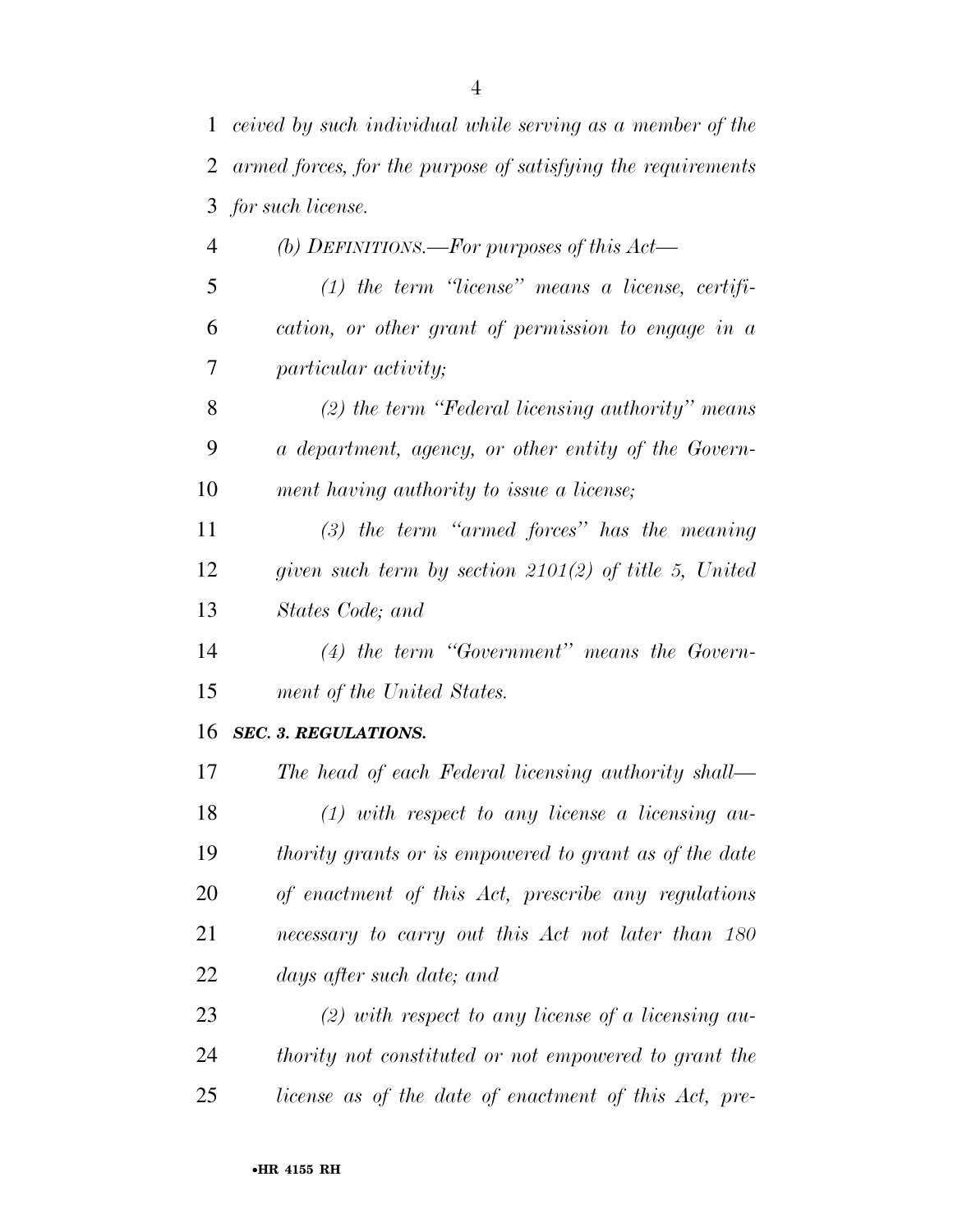*scribe any regulations necessary to carry out this Act not later than 180 days after the date on which the agency is so constituted or empowered, as the case may be.*